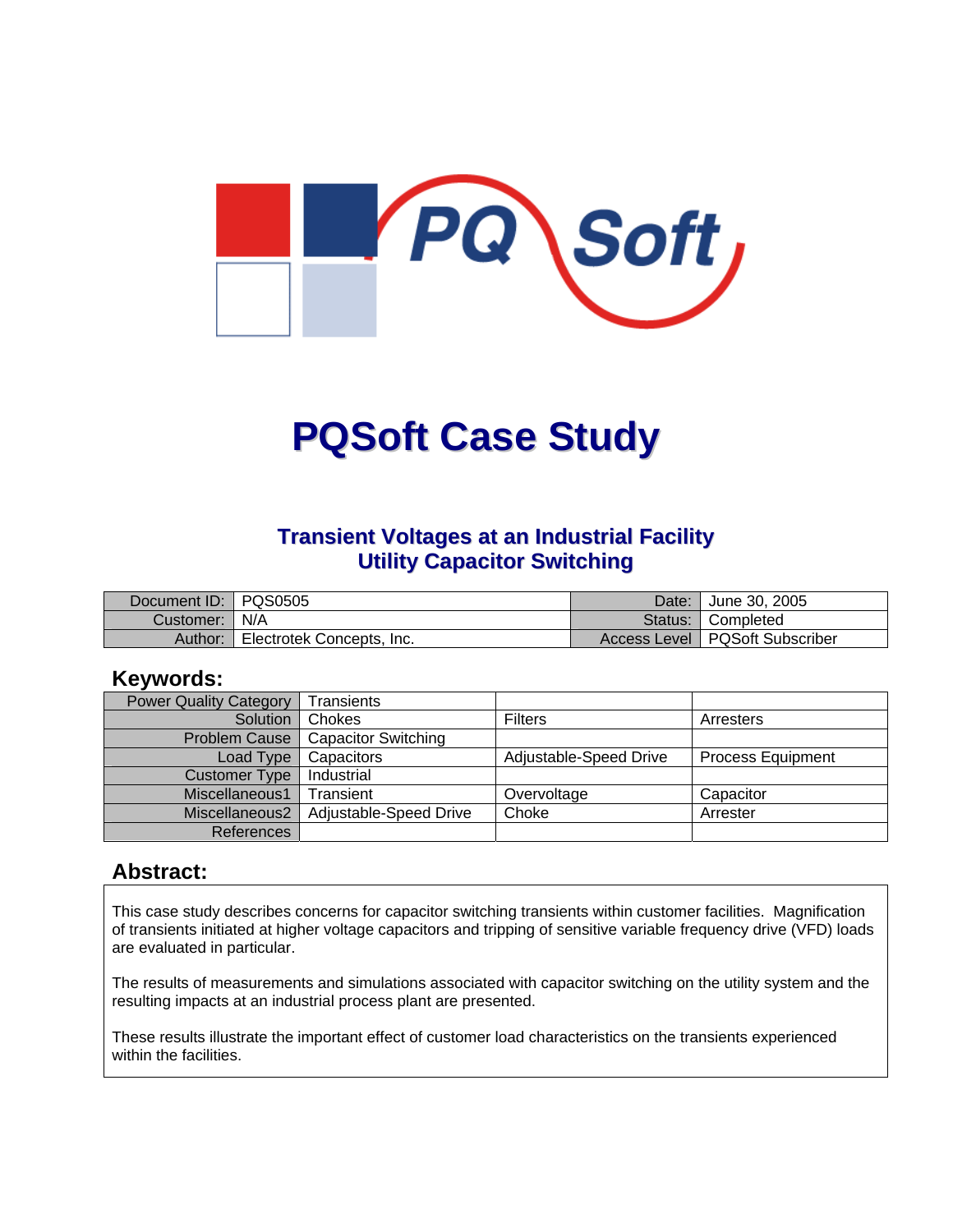# <span id="page-1-0"></span>**TABLE OF CONTENTS**

## **LIST OF FIGURES**

| Figure 1 - Representative Oneline for Utility/Customer Capacitor Switching Interactions 4 |  |
|-------------------------------------------------------------------------------------------|--|
|                                                                                           |  |
| Figure 3 - Measured and Simulated 480 Volt Bus Voltage during 115kV Capacitor Energizing5 |  |
|                                                                                           |  |
|                                                                                           |  |
|                                                                                           |  |

# **LIST OF TABLES**

| Table 1 - |
|-----------|
|-----------|

#### **RELATED STANDARDS**

IEEE Std. 1036-1992

## **GLOSSARY AND ACRONYMS**

| ASD         | Adjustable-Speed Drive                    |
|-------------|-------------------------------------------|
| <b>EMTP</b> | Electromagnetic Transients Program        |
| <b>MOV</b>  | <b>Metal Oxide Varistor</b>               |
| <b>PWM</b>  | <b>Pulse Width Modulation</b>             |
| <b>TVSS</b> | <b>Transient Voltage Surge Suppressor</b> |
| UPS.        | Uninterruptible Power Supply              |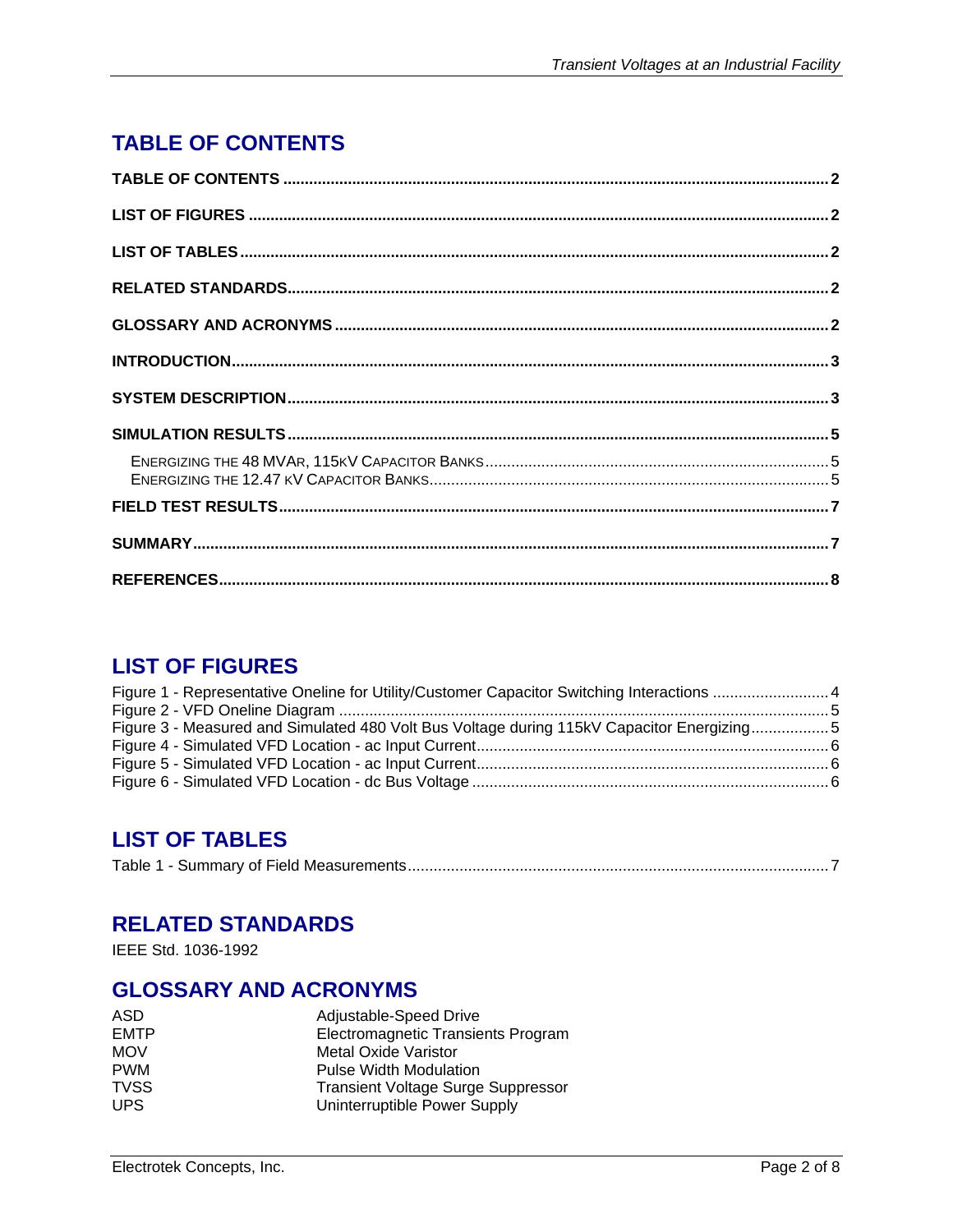## <span id="page-2-0"></span>**INTRODUCTION**

Capacitor switching is considered a normal system event on the utility system and the transients associated with these switching operations are generally not a problem for utility system equipment. However, the transients can be magnified within customer facilities or can cause misoperation of sensitive electronic equipment, such as variable frequency drives (VFDs).

These concerns were evaluated in detail for a manufacturing facility. The transient overvoltages were simulated using the Electromagnetic Transients Program (EMTP) and field tests were performed to verify the modeling and evaluate the impact on actual plant loads.

Magnification of capacitor switching transients is perhaps the most important concern because the transient voltages can be very high and the energy levels associated with these transients can cause failure of electronic equipment and protective devices. Even without magnification, normal capacitor switching transients can cause problems with sensitive electronic loads. VFDs, in particular, can experience nuisance tripping for transient voltage magnitudes as low as 1.2 per unit.

This case focuses on field tests and simulations performed to evaluate the impact of switching capacitor banks on the transmission system supplying a facility and switching new capacitor banks installed at the distribution substation for the facility.

## **SYSTEM DESCRIPTION**

The facility is supplied from a 115kV transmission system as shown in the representative online diagram provided in [Figure 1.](#page-3-1) The main station that supplies the industrial customer includes two switched 48 MVAr shunt capacitor banks.

The service to the facility is through two 22.4 MVA, 115/12.47 kV substation transformers located on the site. The plant loads are then supplied from service entrance stations that step down to 480 Volts. The electrical loads at the facility consist primarily of motors (pumps and fans) and electronic loads. Most of the manufacturing equipment requires 120/208 V power which is provided through local step-down transformers serving individual loads or combinations of loads through a distribution panel. The most sensitive production equipment is supplied from large scale centralized Uninterruptible Power Supply (UPS) systems. These systems are connected in an on-line full capacity, parallel redundant configuration.

Power factor correction capacitors are not used within the facility. Therefore, magnification at low voltage capacitors is not a problem. In order to maximize capacity of the substation, the utility installed power factor correction capacitors at the 12.47 kV buses. The proposed configuration consisted of 7200 kVAr (6x1200 kVAr) at bus #2 and 3600 kVAr (3x1200 kVAr) at bus # 3. The addition of the substation capacitors prompted the concern for switching transient voltages within the plant. Transients during switching of either the 48 MVAr, 115kV banks or during switching of the individual 1200 kVAr steps were evaluated.

A preliminary model for use with the EMTP was developed to evaluate the concerns for capacitor switching transients. The model was built to accurately represent the system source equivalents at the transmission buses, transformers stepping down to the distribution substations, capacitor banks, and equivalents for loads at the facility and nearby utility buses.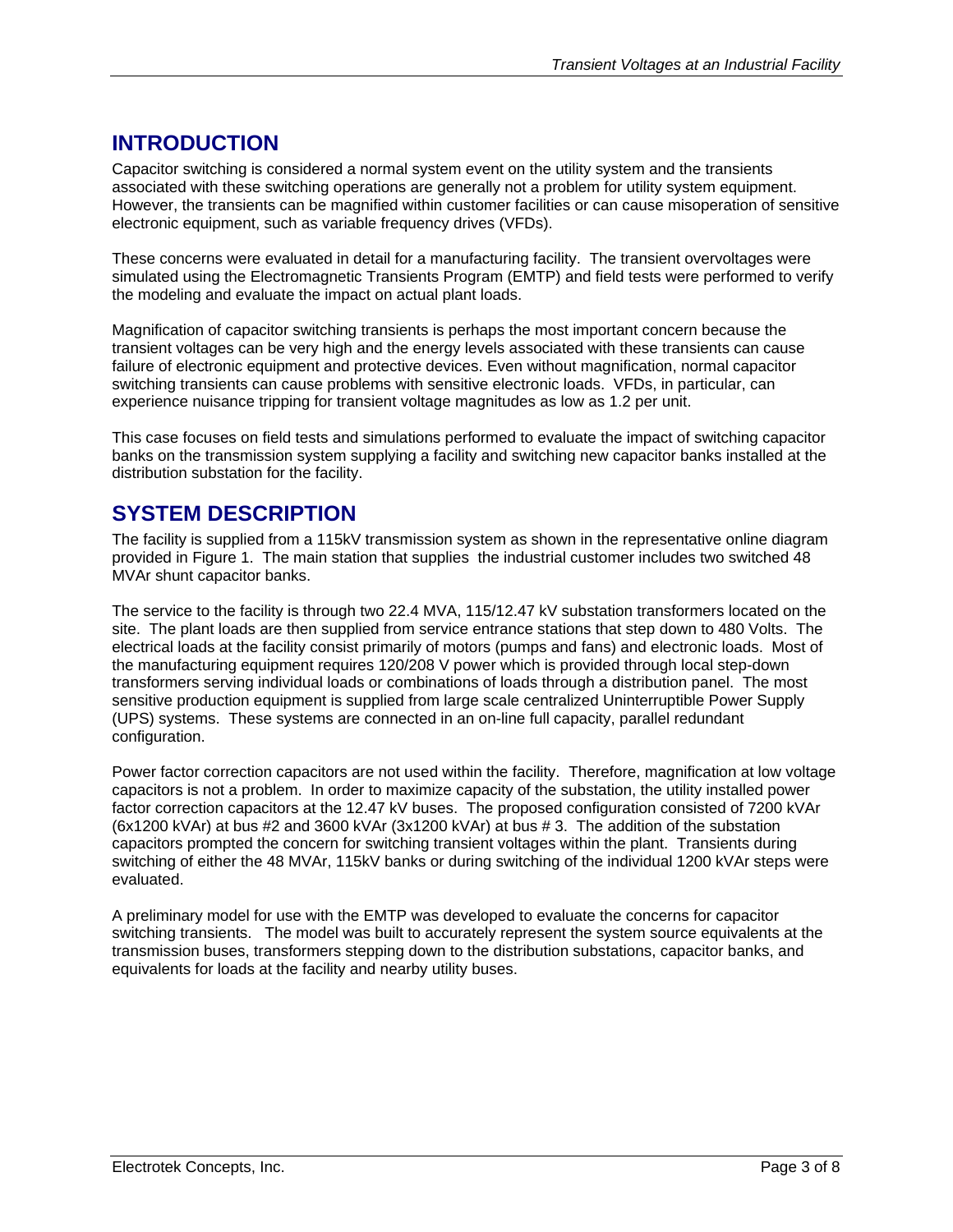<span id="page-3-1"></span><span id="page-3-0"></span>

**Figure 1 - Representative Oneline for Utility/Customer Capacitor Switching Interactions** 

A VFD was modeled in detail ([Figure 2\)](#page-4-1) to evaluate the impacts of the capacitor switching transients on a typical VFD load. The main concern for the VFDs is that they will experience nuisance tripping caused by an increase in the dc bus voltage within the drive during a capacitor switching transient. The particular drives being evaluated had relatively high dc overvoltage trip settings of 850 Volts. This setting can be as low as 760 Volts for some drives. Previous publications have shown that the nuisance tripping caused by dc overvoltages can be solved by installing an isolating reactor (choke) in series with the drive. The drives being evaluated at the facility did not have chokes but were separated from the main 480 Volt supply by relatively long cable lengths.

The two 48 MVAr, 115kV capacitor banks have 0.3 mH series reactors to limit back-to-back switching inrush currents. The banks are switched with conventional  $SF_6$  breakers.

The new 12.47 kV capacitor consist of individual 1200 kVAr steps and series reactors to limit the inrush current during the back-to-back switching. The individual 1200 kVAr steps are switched with motorized air-break switches.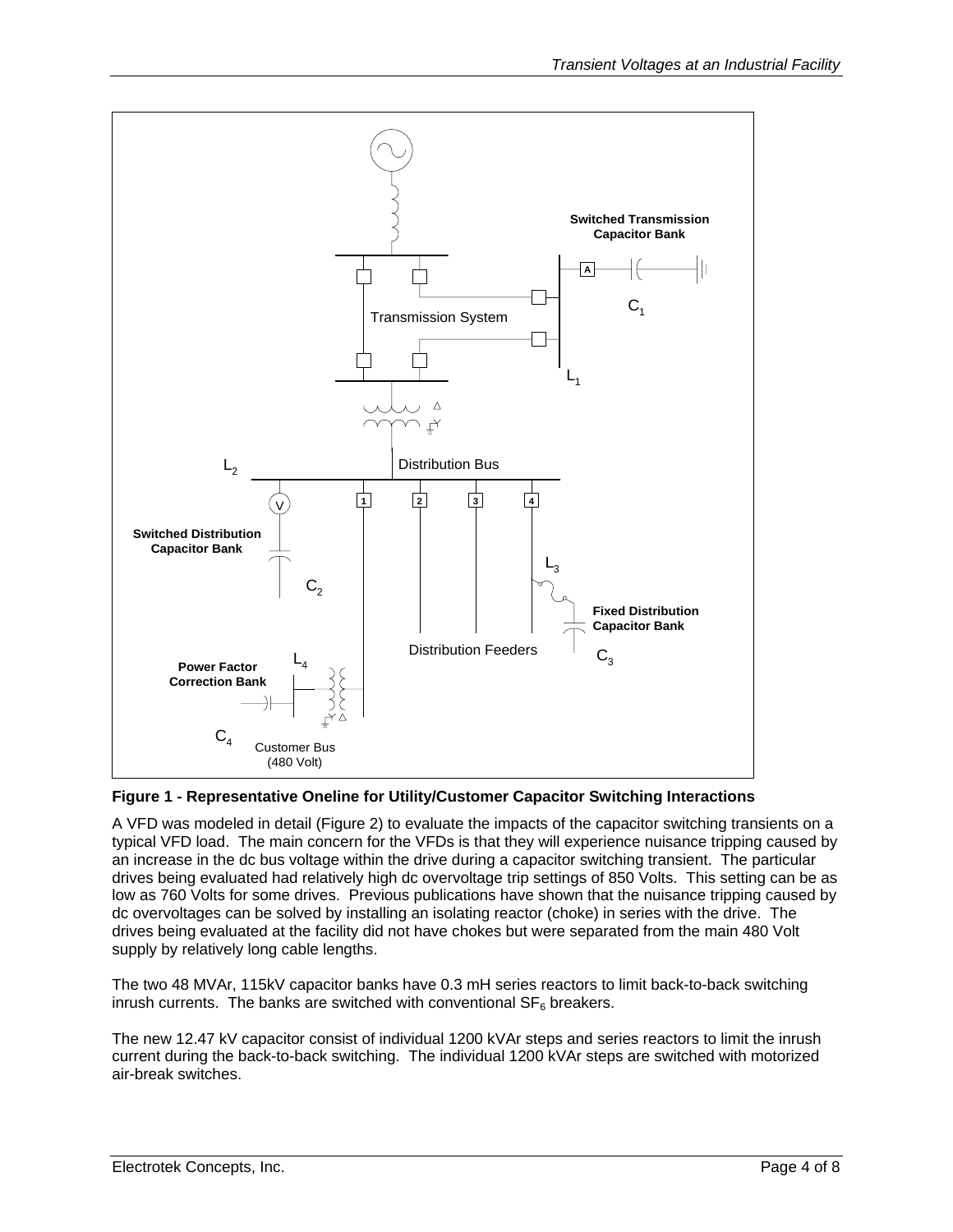<span id="page-4-1"></span><span id="page-4-0"></span>

**Figure 2 - VFD Oneline Diagram** 

# **SIMULATION RESULTS**

Simulations were performed using the model described to evaluate the expected transient voltages at the facility loads during capacitor switching at either 115 kV or 12.47 kV locations.

#### *Energizing the 48 MVAr, 115kV Capacitor Banks*

Switching of the 115 kV capacitor banks was being performed on a regular basis for some time prior to the addition of the 12.47 kV capacitors. This case results in a transient voltage at the facility that has been recorded by monitoring equipment on a number of occasions. [Figure 3](#page-4-2) is a typical case showing the transient voltage at a 480 Volt bus. These transients were not causing any problems at the facility.

The waveform in [Figure 3](#page-4-2) was used to estimate the damping being provided by the 115 kV transmission system and load equivalents. Figure 4 illustrates simulation results for the same case. The damping in the simulation case is somewhat less than the damping in the measured waveform that should result in conservative results from the simulations

<span id="page-4-2"></span>

**Figure 3 - Measured and Simulated 480 Volt Bus Voltage during 115kV Capacitor Energizing** 

#### *Energizing the 12.47 kV Capacitor Banks*

This case involves the addition of power factor correction capacitor banks at the 12.47 kV buses. These capacitor banks are configured in 1200 kVAr steps. The first step to be energized results in the highest transient. The transients associated with energizing of subsequent steps are lower because the transient is shared with the other capacitors already in service. [Figure 4-](#page-5-1)[Figure 6](#page-5-2) give the simulated transients at the 60 HP VFD load for energizing the first 1200 kVAr step. The transients are illustrated in per unit (pu). This is the actual voltage divided by the normal peak voltage magnitude. In [Figure 4,](#page-5-1) the peak transient is approximately 1.3 pu, or about 880 Volts (L-L). The transient magnitude in the dc bus of the drive should be somewhat less than this due to current limiting impedances in the drive. Therefore, it is not likely that this transient would cause drive tripping.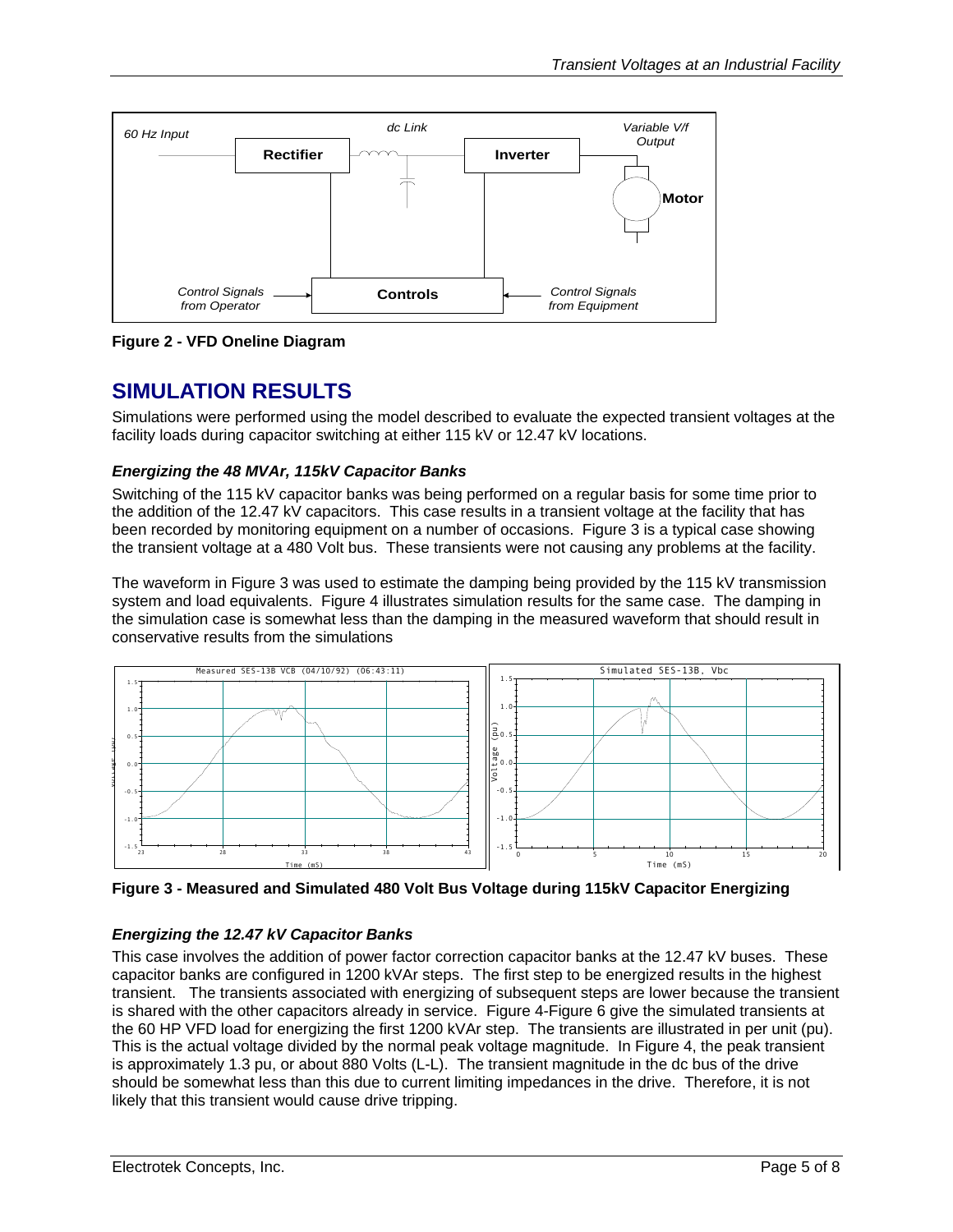<span id="page-5-1"></span><span id="page-5-0"></span>

**Figure 4 - Simulated VFD Location - ac Input Current** 



**Figure 5 - Simulated VFD Location - ac Input Current** 

<span id="page-5-2"></span>

**Figure 6 - Simulated VFD Location - dc Bus Voltage**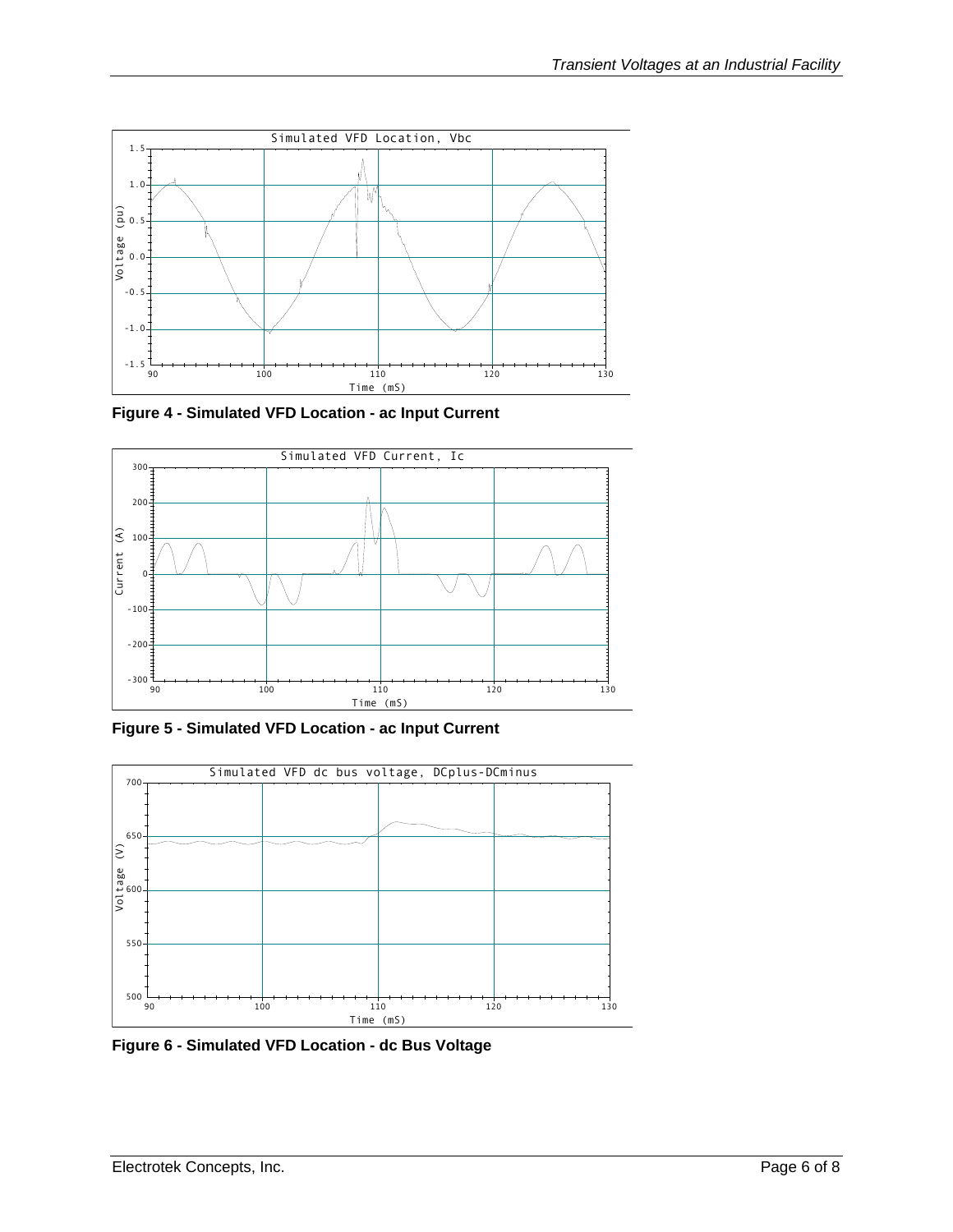# <span id="page-6-0"></span>**FIELD TEST RESULTS**

It was clear from the initial simulations that the potential for nuisance tripping of VFDs or other electronic loads existed during capacitor switching operations. Field tests were performed to evaluate the actual transient voltages at the facility during switching of the new 1200 kVAr capacitor banks and during switching of the 48 MVAr, 115kV capacitor banks. These tests were scheduled during maintenance shut down at the facility to minimize the impacts if any nuisance tripping was encountered.

The test cases performed are summarized in [Table 1](#page-6-1) below. Basically, energizing operations for the three individual 1200 kVAr capacitor steps at the 12.47kV bus were evaluated first and then one of the 48 MVAr, 115kV banks was energized to evaluate the potential for magnification. Finally, the individual 1200 kVAr steps were de-energized and then put back into service.

For each of the test cases, the transient voltages were recorded at a number of locations. Two of the locations were selected to evaluate the impact of the transients at electronic loads. One site was a 60 HP VFD and the other load site was one of the main UPS installations. The 12.47kV bus was supplying these locations.

|      | <b>Switched</b>      | 12.47kV Caps | 12.47kV    | 480 Volt   | <b>VFD</b> | <b>UPS</b> |
|------|----------------------|--------------|------------|------------|------------|------------|
| Time | Capacitor            | (kVAr)       | <b>Bus</b> | <b>Bus</b> | <b>Bus</b> | <b>Bus</b> |
| 7:17 | 1 <sup>st</sup> Step | 0            |            | 1.23       | 1.09       | 1.12       |
| 7:48 | 1 <sup>st</sup> Step | 0            |            | 1.23       | 1.14       | 1.15       |
| 8:10 | $2^{nd}$ Step        | 1200         |            | 1.23       | 1.20       | 1.05       |
| 8:12 | $3rd$ Step           | 2400         |            | 1.15       | 1.14       | 1.04       |
| 8:28 | 48 MVAr #1           | 3600         | 1.04       | 1.09       | 1.08       | 1.07       |
| 8:46 | 48 MVAr #2           | 3600         | 1.02       | 1.10       | 1.11       | 1.03       |
| 9:10 | 1 <sup>st</sup> Step | 0            |            | 1.23       | 1.24       | 1.15       |
| 9:12 | $2^{nd}$ Step        | 1200         |            | 1.14       | 1.12       | 1.07       |
| 9:14 | 3rd Step             | 2400         |            | 1.11       | 1.10       | 1.11       |

<span id="page-6-1"></span>**Table 1 - Summary of Field Measurements** 

## **SUMMARY**

The simulations and measurements demonstrated the importance of plant loads in reducing capacitor switching transient voltages. Electronic loads and UPS systems can provide significant damping due to the capacitors and batteries that are effectively connected to the 480 volt bus through diodes or SCRs. These loads make up a significant portion of the total load at the facility.

Nuisance tripping of VFDs and other sensitive electronic loads can be a very important concern in industrial plants with continuous processes. Careful evaluation of the capacitor switching transients using digital simulations can indicate potential problems. However, it may be necessary to perform actual field measurements in cases where the expected transients are near the device limits. For the system studied, damping provided by system loads prevents nuisance tripping of the VFDs.